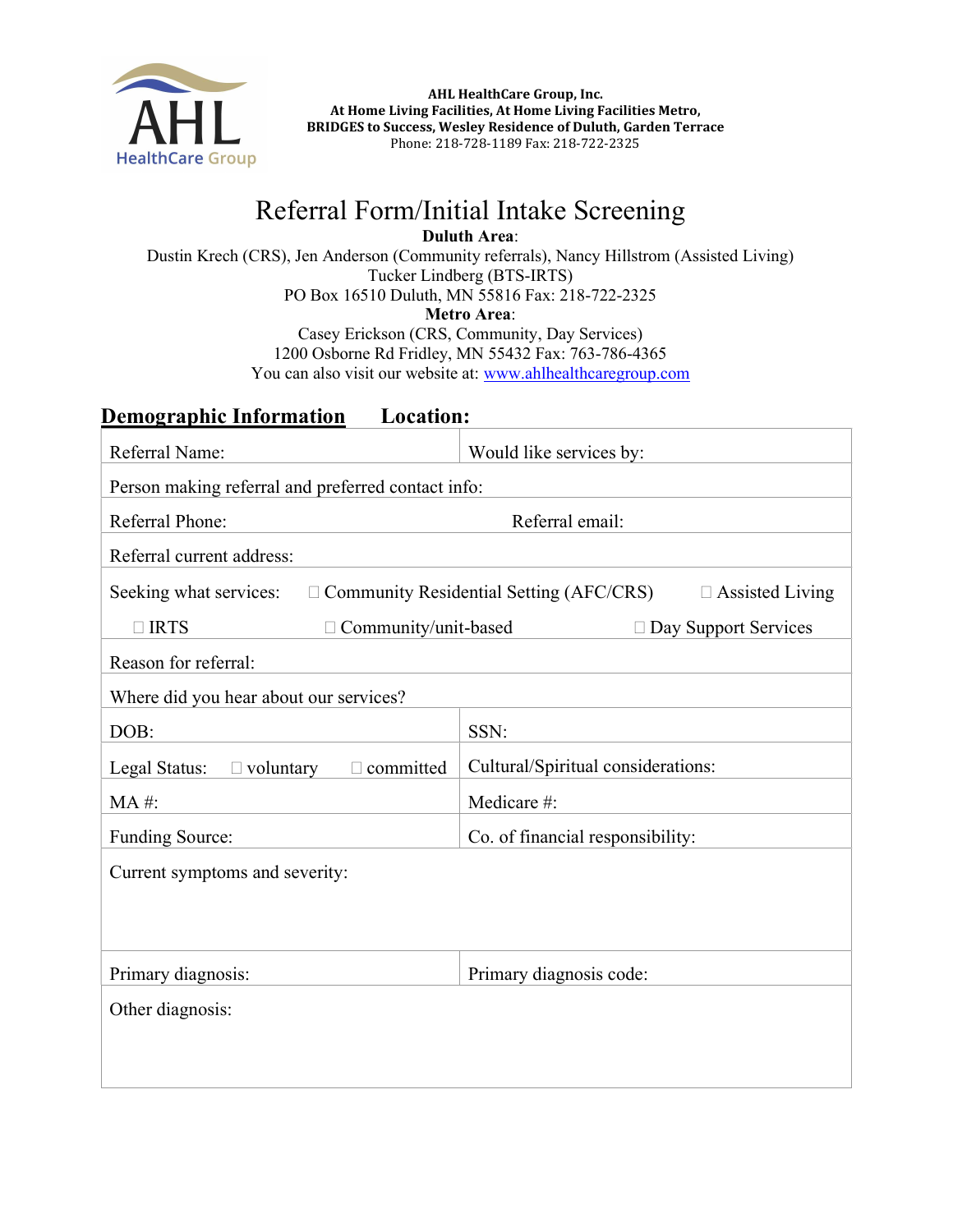## **Contacts**

| Case Manager:                                                                                                                                                               | Name:<br>Address:<br>Phone:<br>Fax:<br>Email: |
|-----------------------------------------------------------------------------------------------------------------------------------------------------------------------------|-----------------------------------------------|
| Guardian:                                                                                                                                                                   | Name:<br>Address:<br>Phone:<br>Fax:<br>Email: |
| Other (ie social worker,<br>ARMHS worker, primary<br>care physician, Psychiatrist,<br>therapist, emergency<br>contact, probation officer,<br>etc): Attach list if necessary |                                               |

**Expectations of staff** (What services do you want to see us provide/what is the goal for placement, etc.)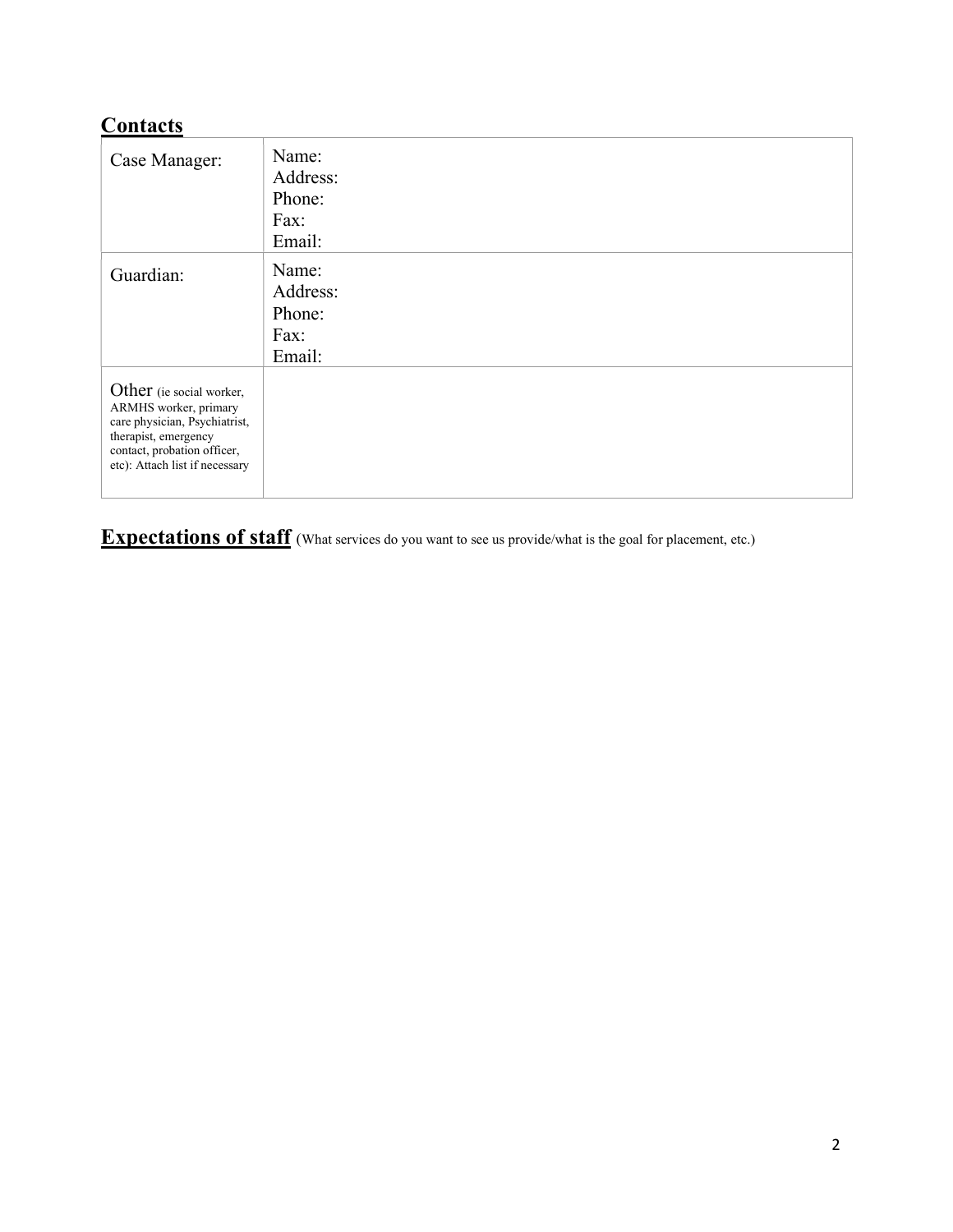| <b>Social History</b><br>(ie: family history, previous<br>placements, employment<br>history, support systems,<br>$etc.$ )                                  |  |
|------------------------------------------------------------------------------------------------------------------------------------------------------------|--|
| Psychosocial<br><b>Status</b><br>(ie. Awareness level,<br>personal care needs, need<br>for privacy or socialization)                                       |  |
| <b>Medical/Personal</b><br><b>Hygiene Needs</b>                                                                                                            |  |
| (ie. diabetes mgmt, dietary<br>needs, hx communicable<br>disease, incontinence, need<br>for privacy, advance<br>directive, upcoming<br>appointments, etc.) |  |
| Please attach a current<br>prescription and OTC<br>medication list<br>including what is<br>currently being taken.                                          |  |
| <b>Functional Status</b>                                                                                                                                   |  |
| (ie. Endurance and<br>capability for ambulation,<br>transfer, and managing<br>activities for daily living)                                                 |  |
| <b>Strengths and</b><br><b>Effective</b><br><b>Strategies</b>                                                                                              |  |
| (ie. What has worked in the<br>past, what do you pride<br>yourself in, etc.)                                                                               |  |
| <b>Vulnerabilities</b><br>/Risk<br><b>Management</b><br>(ie. Communication, abuse,<br>financial, safety, housing,<br>mobility)                             |  |
| <b>Behavioral</b><br><b>Summary</b>                                                                                                                        |  |